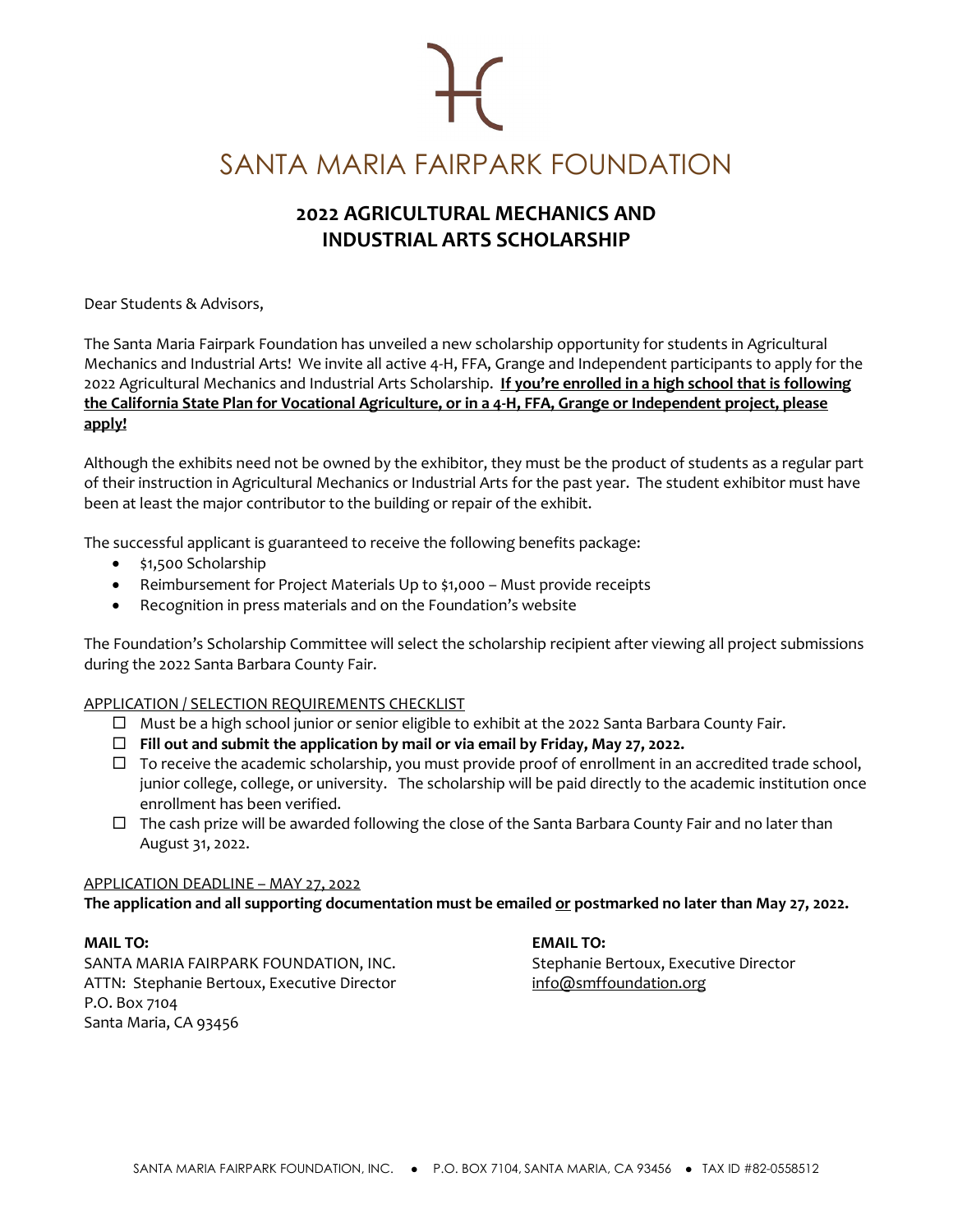# $\mathcal{H}$ SANTA MARIA FAIRPARK FOUNDATION

### **2022 AGRICULTURAL MECHANICS AND INDUSTRIAL ARTS SCHOLARHIP APPLICATION**

| Name:                                                                   |                                                                                                                                     |
|-------------------------------------------------------------------------|-------------------------------------------------------------------------------------------------------------------------------------|
| Address:<br><u> 1989 - Johann Stein, Amerikaansk politiker († 1989)</u> |                                                                                                                                     |
| Home Phone:<br><u> 1980 - Jan Barbara Barbara, maska ka</u>             | Cell Phone:<br><u> 1980 - Johann John Stein, markin fan it fjort fan de ferstjer fan it fjort fan de ferstjer fan de ferstjer f</u> |
| E-Mail Address:                                                         |                                                                                                                                     |
| Name of High School: _                                                  | Year in High School:                                                                                                                |

List all offices you currently hold as well as offices you have held in the past (begin with current offices).

| <b>ORGANIZATION</b> | <b>POSITION</b> | <b>DATES HELD</b> |
|---------------------|-----------------|-------------------|
|                     |                 |                   |
|                     |                 |                   |
|                     |                 |                   |
|                     |                 |                   |
|                     |                 |                   |

List your school and community involvement activities, both past and current (begin with current activities).

| ORGANIZATION | <b>ACTIVITY</b> | <b>DATE</b> |
|--------------|-----------------|-------------|
|              |                 |             |
|              |                 |             |
|              |                 |             |
|              |                 |             |
|              |                 |             |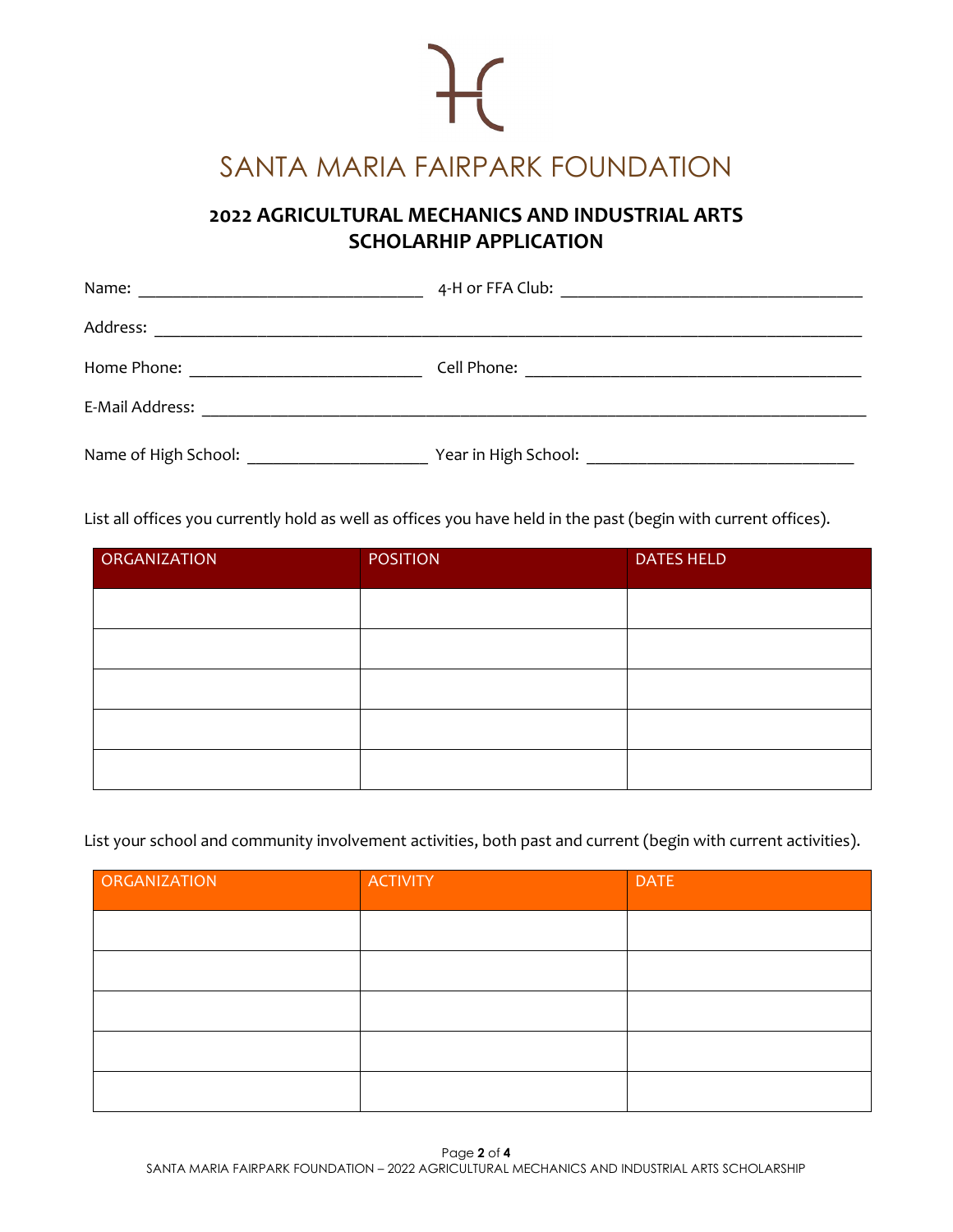List all agriculture-focused projects you have participated in starting with the most current. This includes 4-H, FFA, and Independent projects as well as projects that fund raise, create awareness and promote agriculture - both crop and livestock.

| <b>CLUB NAME</b> | <b>PROJECT</b> | <b>DATE</b> |
|------------------|----------------|-------------|
|                  |                |             |
|                  |                |             |
|                  |                |             |
|                  |                |             |
|                  |                |             |

What are some of your educational and career goals for the next four years?

Please provide a brief description of your project.